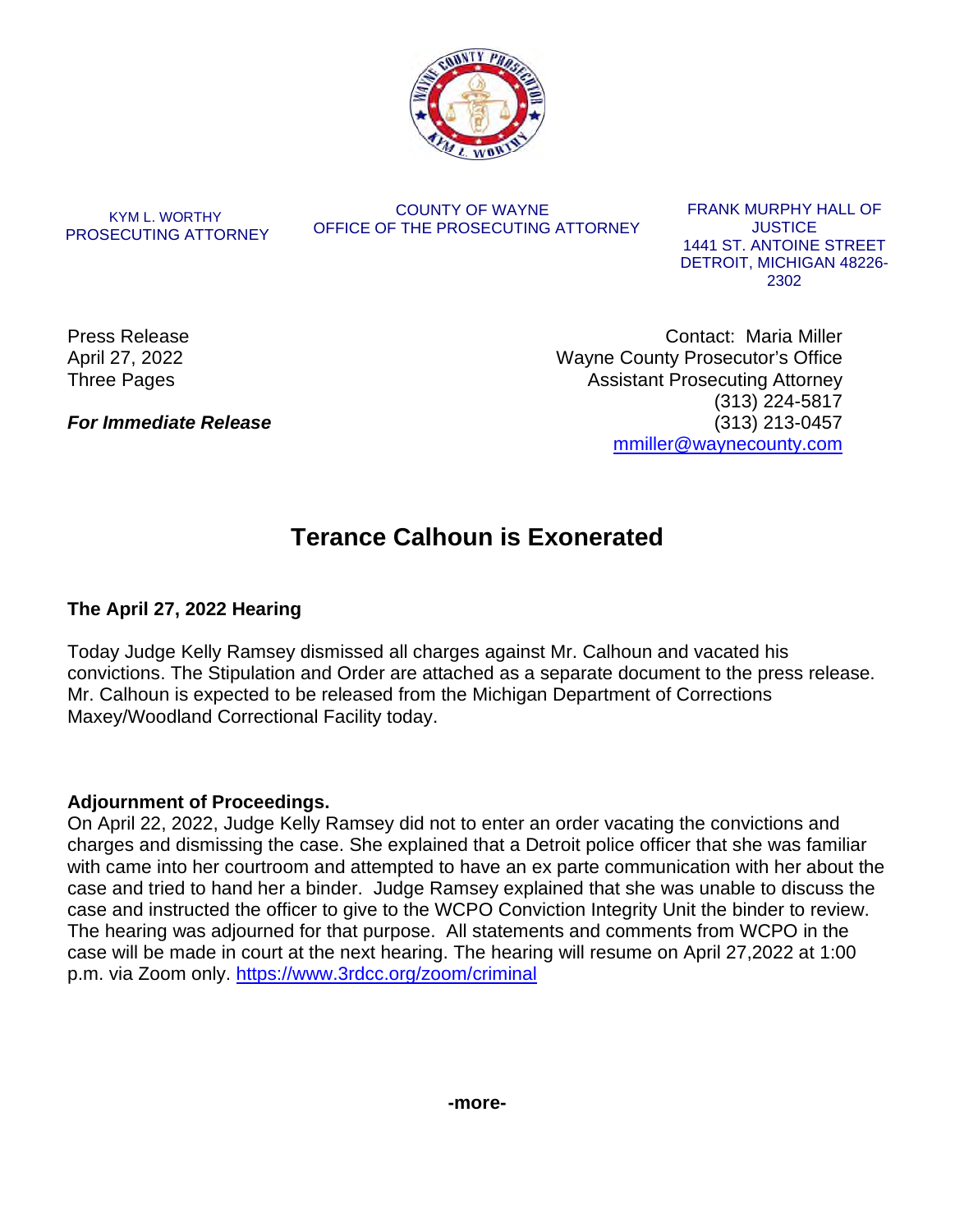### **Summary of the Facts**

Terance Calhoun, (DOB: 03/10/1987), pleaded no contest in two separate cases. The cases involve the attempted assault of Victim 1, a 15-year-old girl on September 26, 2006, near Fenkell Avenue and Gladstone Street in Detroit, and the sexual assault of Victim 2, a 13-year-old girl on October 27, 2006, near a liquor store on Fenkell Avenue in Detroit.

Victim 2 filed a police report and assisted in producing a composite sketch which was later displayed at the liquor store. Mr. Calhoun was arrested at the store on November 3, 2006. Both victims identified Mr. Calhoun from two separate lineups.

On February 21, 2007, in the case of Victim 2, Mr. Calhoun pleaded no contest to Criminal Sexual Conduct First-Degree, Kidnapping, and Felony Firearm. One count of Criminal Sexual Conduct – Assault with Intent to Commit Sexual Penetration was dismissed as part of the plea agreement. He was sentenced on March 28, 2007 to two years consecutive for Felony Firearm, and 15 to 30 years for Criminal Sexual Conduct First-Degree and Kidnapping.

On February 21, 2007, he also pleaded no contest in the case of Victim 1 to one count of Attempted Kidnapping. One count of Kidnapping, and one count of Criminal Sexual Conduct – Assault with Intent to Commit Sexual Penetration were dismissed. On March 28, 2007, in Victim 1's case he received a concurrent sentence of 11 months to five years in the Michigan Department of Corrections. He is currently housed in the Maxey/Woodland Correctional Facility located in Whitmore Lake, Michigan.

It is important to note that Mr. Calhoun's case was prosecuted prior to the 2009 discovery of the backlog of untested sexual assault kits and subsequent creation of the Sexual Assault Kit Task Force. However, protocols implemented by the Sexual Assault Kit Task Force to review these kit cases were instrumental in assisting the CIU with the Calhoun case. Recent investigation and evidence in the case has established that Terance Calhoun did not commit the two crimes. New evidence has resulted in the identification of another man. This person has been charged with several other sexual assault crimes and is currently being prosecuted as a result of work completed by the WCPO Sexual Assault Kit Task Force. Because his cases are pending no further information can be released by WCPO at this time.

The State Appellate Defender Office is representing Mr. Calhoun. Assistant Defender Michael Mittlestat is the lead attorney, and Special Assistant Defender Tabitha Harris and Investigator Angie Jackson from SADO's Wrongful Conviction Unit worked on the case. SADO also collaborated with WMU-Cooley Innocence Project Staff Attorney David Williams on Mr. Calhoun's case.

#### **-more-**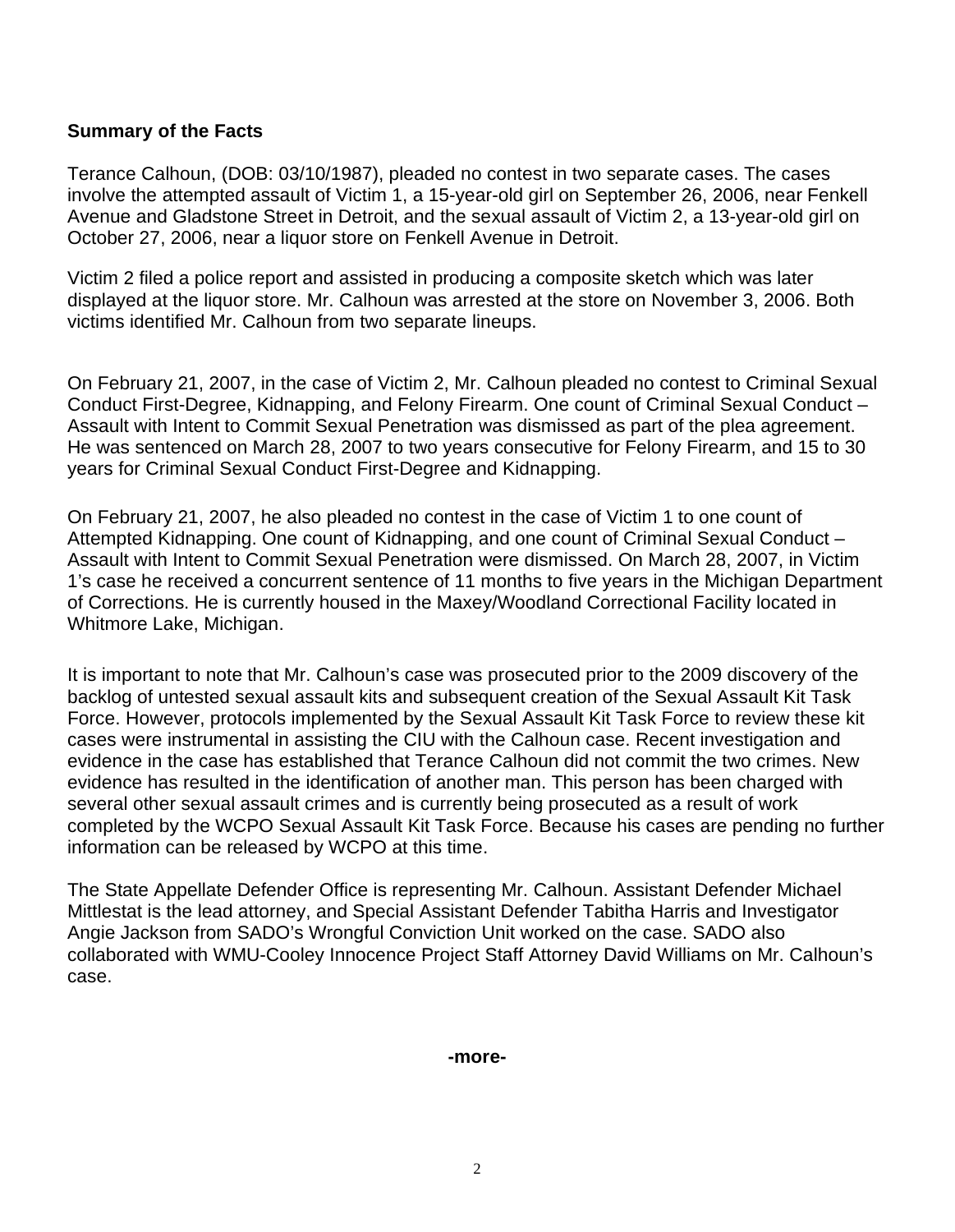## **Statement by Prosecutor Kym Worthy**

"A series of fortunate events and a lot of very hard work by quite a few people led to my decision to exonerate Mr. Calhoun. The decision in this case was the culmination of years of long work on this and unrelated cases. We will leave no stone unturned to get to justice for defendants like Mr. Calhoun.

"I want to stress that the Calhoun case was never a Sexual Assault Kit Task Force case. However, important Sexual Assault Kit Task Force protocols for reviewing criminal sexual conduct cases, implemented after the SAKs were discovered in 2009 allowed the CIU to consult with them to evaluate significant evidence in Mr. Calhoun's case. This evidence disproved that he committed the two crimes.

"We are currently prosecuting the defendant who is alleged to be the perpetrator of criminal sexual conduct crimes. Because the cases are in progress, we are ethically prohibited from releasing further information at this time," said Prosecutor Kym Worthy.

.#####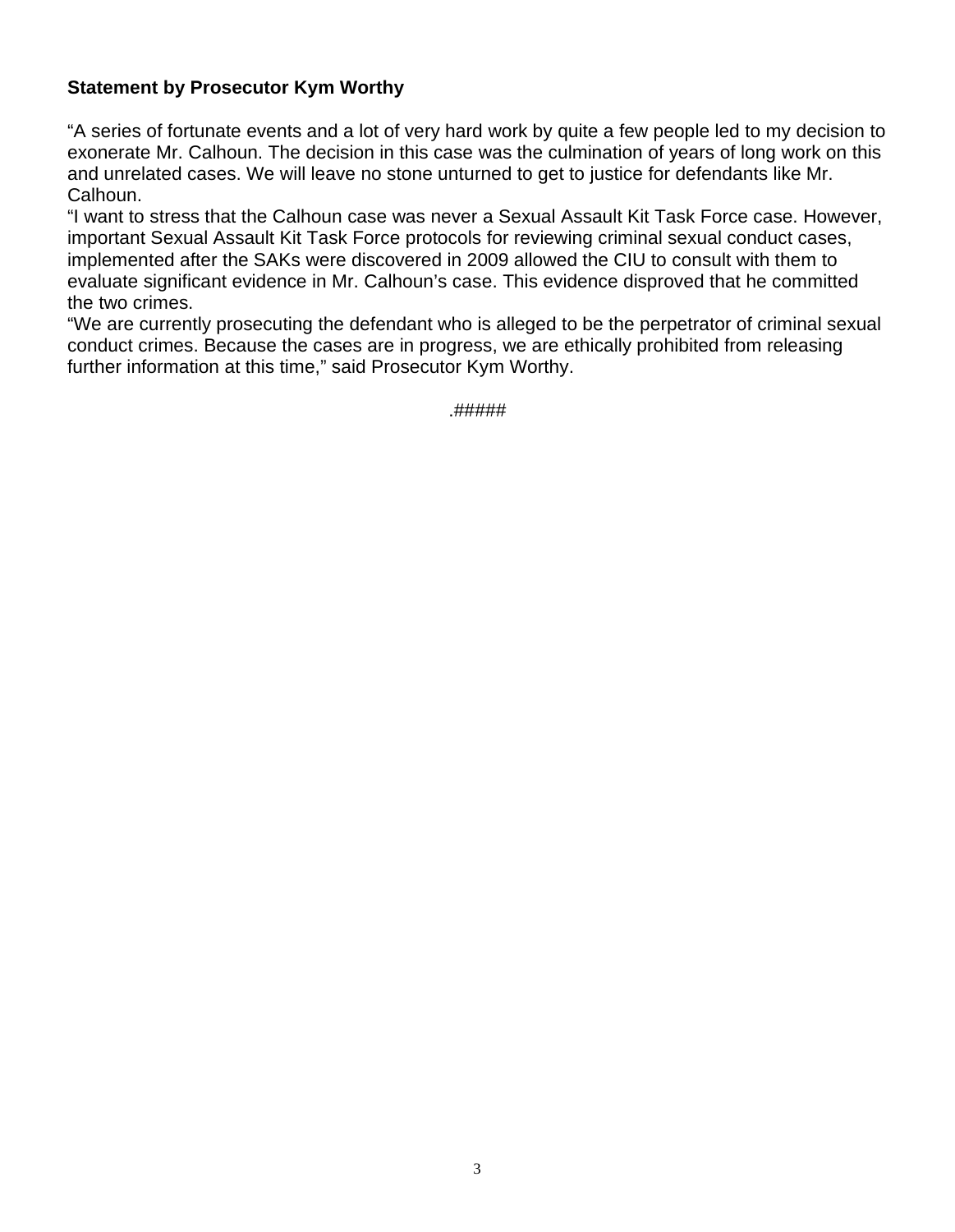### **STATE OF MICHIGAN**

### IN THE WAYNE COUNTY CIRCUIT COURT

PEOPLE OF THE STATE OF MICHIGAN Plaintiff

 $-VS-$ 

Circuit Court No. 06-013904-01-FC 06-013905-01-FC

Hon. Kelly A. Ramsey

TERANCE TERNILL CALHOUN Defendant

# **AGREED ORDER VACATING CONVICTIONS and SENTENCES** AND DISMISSING CHARGES WITH PREJUDICE

At said session of said Court held in the County of Wayne, City of Detroit, State of Michigan, on this  $\frac{27}{6}$  day of April, 2022.

THE HONORABLE KELLY A. RAMSEY Wayne County Circuit Court Judge

This matter having come before the Court on the parties' stipulation, and the Court being otherwise fully advised in the premises;

IT IS HEREBY ORDERED that the convictions and sentences in the above-captioned matters be VACATED;

IT IS FURTHER ORDERED, that all charges in the above captioned matters are DISMISSED WITH PREJUDICE.

The Honorable Kelly A. Ramsey (P39321) Wayne County Circuit Court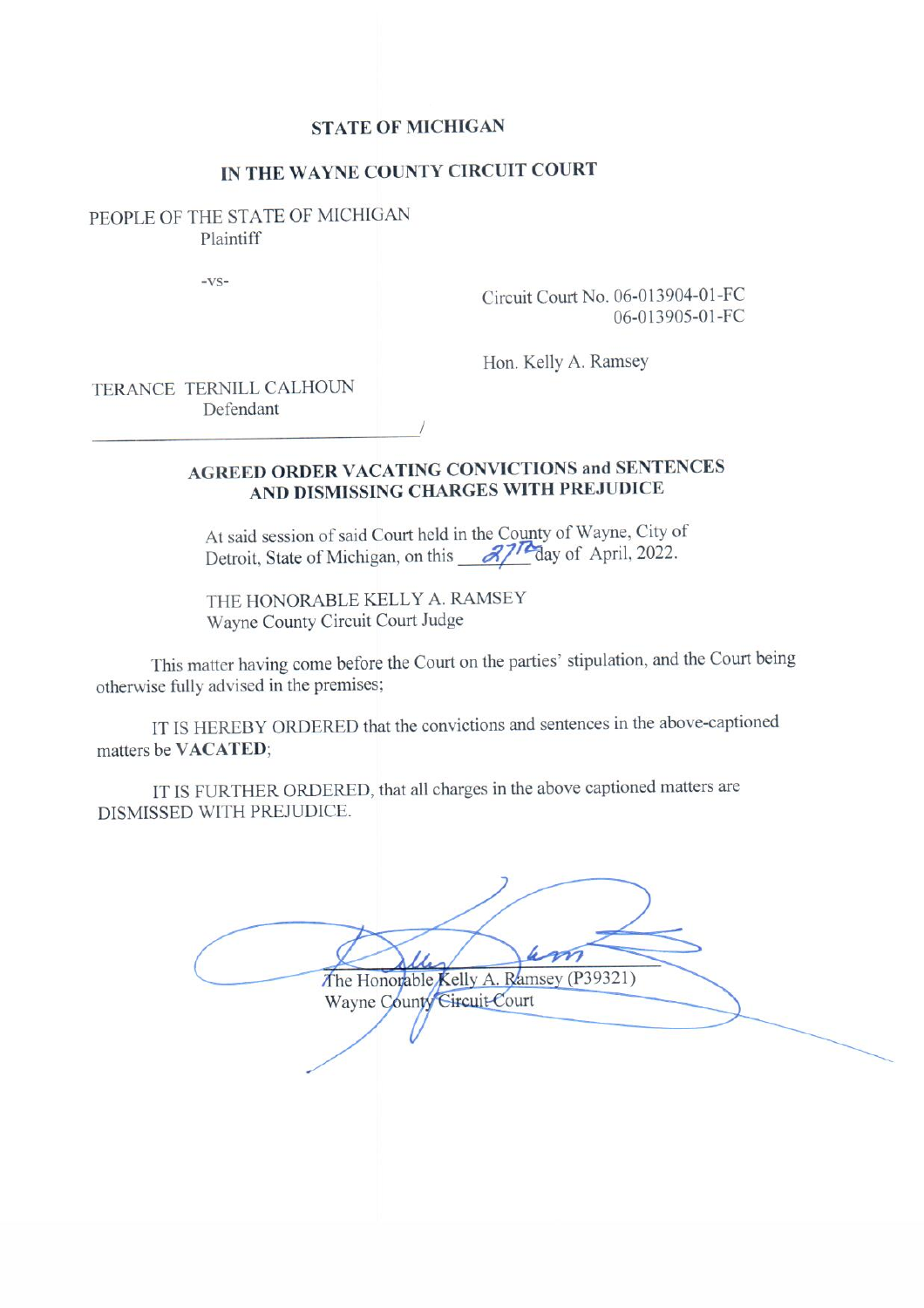#### **STATE OF MICHIGAN**

#### **IN THE WAYNE COUNTY CIRCUIT COURT**

#### PEOPLE OF THE STATE OF MICHIGAN

Plaintiff

-vs-

#### **Circuit Court Nos. 06-013904-01-FC 06-013905-01-FC**

**Hon. Kelly A. Ramsey** 

TERANCE TERNILL CALHOUN

Defendant.

\_\_\_\_\_\_\_\_\_\_\_\_\_\_\_\_\_\_\_\_\_\_\_\_\_\_\_\_\_\_\_\_\_\_\_\_/

Kym L. Worthy (P38875) Wayne County Prosecutor 1441 St. Antoine Detroit, MI 48226 (313) 224-5777

Valerie Newman (P47291) Wayne County Conviction Integrity Unit 1441 St. Antoine,  $11<sup>th</sup>$  floor Detroit, MI 48226 (313) 967-2684

Michael L. Mittlestat (P68478) State Appellate Defender Office 3031 W. Grand Blvd., Ste. 450 Detroit, MI 48203 (313) 256-9833

David R. Williams (P84269) Cooley Innocence Project 300 S. Capitol Ave. Lansing, MI 48933 (517) 371-5140

### **STIPULATED FINDINGS OF FACT AND AGREED ORDER TO VACATE CONVICTIONS and DISMISS CASES WITH PREJUDICE**

\_\_\_\_\_\_\_\_\_\_\_\_\_\_\_\_\_\_\_\_\_\_\_\_\_\_\_\_\_\_\_\_\_\_\_\_\_\_\_\_\_\_\_\_\_\_\_\_\_\_\_\_\_\_\_\_\_\_\_\_\_\_\_\_\_\_\_\_\_\_\_\_\_\_\_\_\_\_\_

The parties in this matter agree and stipulate to the following:

1. On September 26, 2006, Victim 1 (age 15) was grabbed and assaulted by a man near Fenkell Avenue and Blackstone Street in Detroit, Michigan. No physical evidence was reportedly recovered from the scene.

2. Victim 1 described her assailant in part as having "braids" and a "puzzle tattoo" on his arm.

3. On October 27, 2006, a man sexually assaulted Victim 2 (age 13) at gunpoint in an alley near Fenkell Avenue and Patton Street in Detroit, less than a half mile from where Victim 1 had been assaulted. Victim 2 reported that the assailant had used a condom.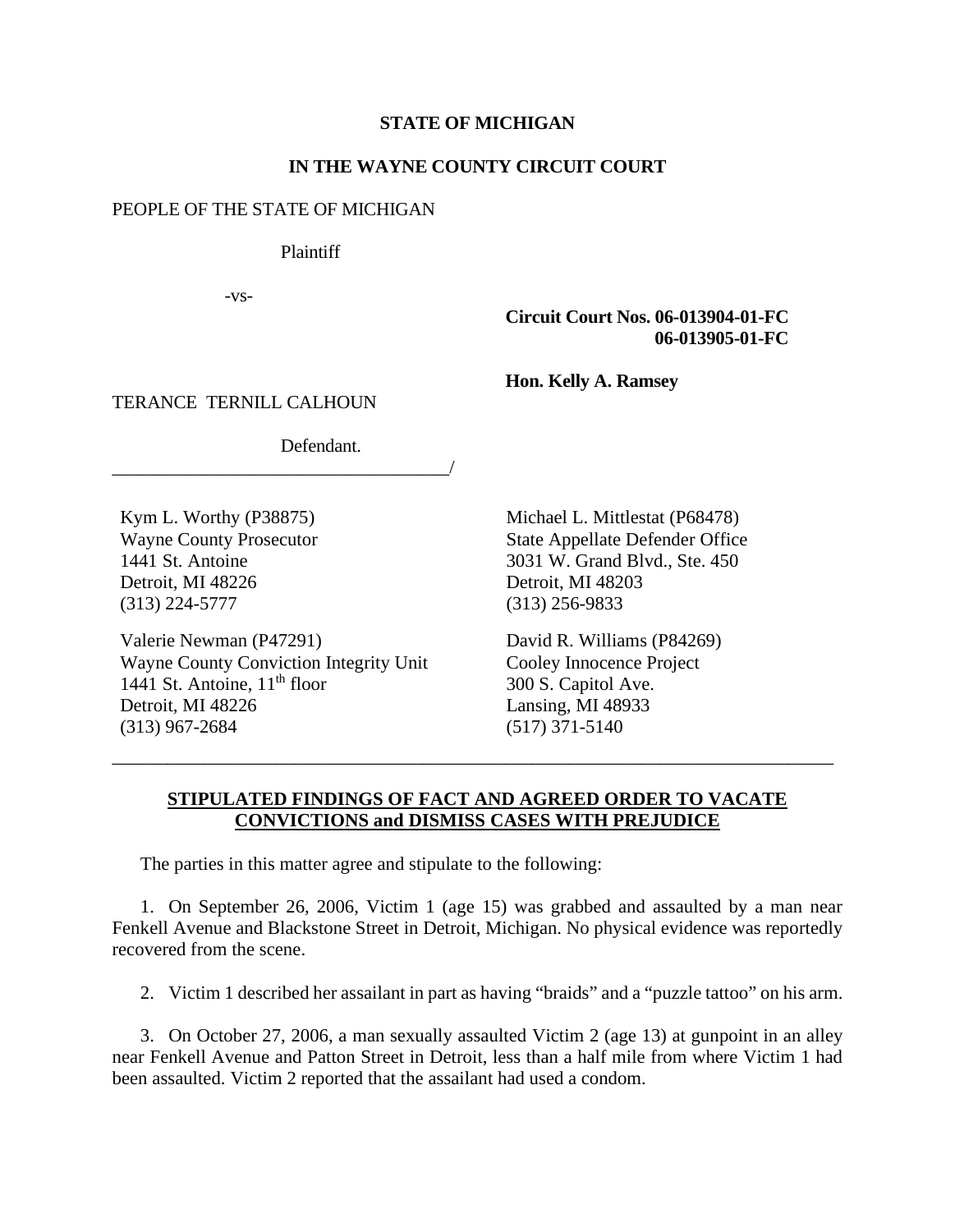4. A used condom was collected at the scene of the sexual assault of Victim 2, and biological material was swabbed from inside and outside the condom. Samples were submitted to ReliaGene Laboratory for testing, including DNA analysis.

5. Police arrested Terance Calhoun based on a composite sketch created from the description given by Victim 2.

6. For the Victim 2 assault, Mr. Calhoun was charged with First Degree Criminal Sexual Conduct (weapon), Kidnapping, Assault with Intent to Commit Sexual Penetration, and Felony Firearm. See Case No. 06-013904-01-FC.

7. For the Victim 1 assault, Mr. Calhoun was charged with Kidnapping and Assault with Intent to Commit Sexual Penetration. See Case No. 06-013905-01-FC.

8. In connection with both cases, there were two orders for a forensic examination dated December 8, 2006, and January 29, 2007. A report by the Center for Forensic Psychiatry was issued February 21, 2007, which indicated that Mr. Calhoun has cognitive deficiencies, but was legally competent to waive his constitutional rights and stand trial.

9. On February 21, 2007, Mr. Calhoun entered pleas of no contest to Attempted Kidnapping in Case No. 06-013905-01-FC, involving Victim 1 and to First Degree CSC, Kidnapping, and Felony Firearm in Case No. 06-013904-FC involving Victim 2.

10. On March 28, 2007, Mr. Calhoun was sentenced in Case No. 06-013905-FC to a prison term of 11 months to 5 years and in Case No. 06-013904-FC to 15 to 30 years in prison for the First-Degree CSC conviction and the kidnapping conviction, consecutive to a two-year sentence for the Felony Firearm count.

11. Mr. Calhoun was appointed counsel for the purpose of pursuing appeals or post-conviction remedies in both cases.

12. On June 15, 2007, Short Tandem Repeat (STR) analysis was completed on the condom collected at the scene of the sexual assault on Victim 2. That analysis excluded Mr. Calhoun as a donor of biological material.

13. On September 10, 2007, Mr. Calhoun, after consulting with his appellate attorney, dismissed his appeal. There is no indication that the results of the STR analysis, completed on June 15, 2007, were provided to Mr. Calhoun's appellate counsel.

14. In January 2019, as part of the Sexual Assault Kit (SAK) protocol, a SAK assistant prosecutor reviewed Mr. Calhoun's case. Based on the 2007 lab reports SAK notified the State Appellate Defender Office (SADO) of Calhoun's exclusionary test results on January 14, 2019.

15. On February 2, 2019, the Honorable Prentis Edwards, Jr. appointed the State Appellate Defender Office to represent Mr. Calhoun as part of SADO's Rape Kit Screening and DNA Testing Project.